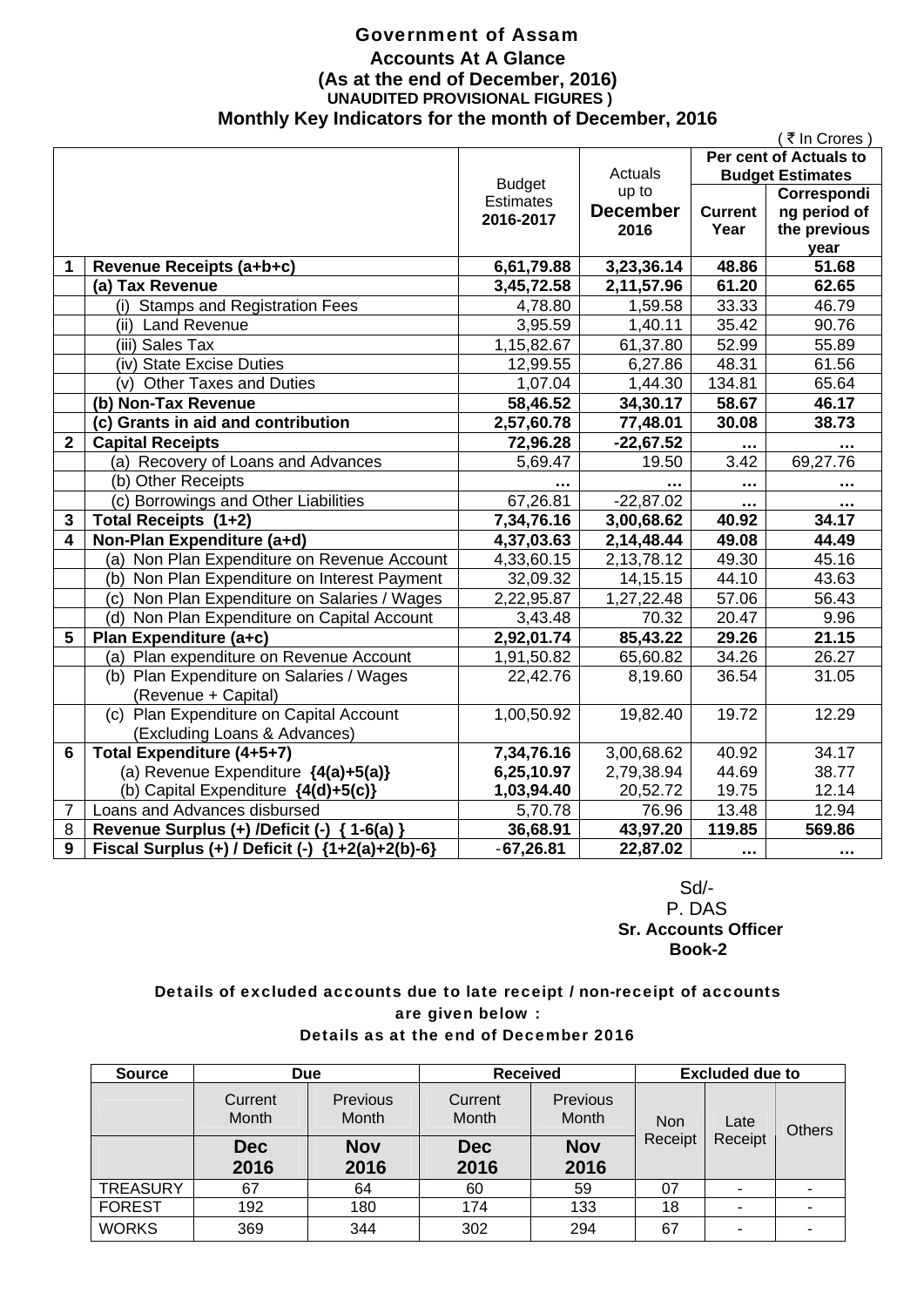### Monthly trend of **TAX REVENUE**  ( Refer to Item No. 1 (a) of Monthly Accounts at a Glance )

|                  |                |                    |                | (₹ In crores)      |
|------------------|----------------|--------------------|----------------|--------------------|
|                  | 2016-17        |                    |                | 2015-16            |
| <b>Months</b>    | <b>MONTHLY</b> | <b>PROGRESSIVE</b> | <b>MONTHLY</b> | <b>PROGRESSIVE</b> |
| <b>APRIL</b>     | 2,177.07       | 2.177.07           | 2,073.24       | 2,073.24           |
| <b>MAY</b>       | 2,193.61       | 4,370.68           | 2,085.84       | 4,159.08           |
| <b>JUNE</b>      | 2,214.93       | 6.858.61           | 2,099.58       | 6,258.66           |
| <b>JULY</b>      | 2,209.20       | 8,794.81           | 2,061.65       | 8,320.31           |
| <b>AUGUST</b>    | 2,216.56       | 11.011.37          | 2,018.74       | 10,339.05          |
| <b>SEPTEMBER</b> | 2,258.27       | 13,269.64          | 1,977.32       | 12,316.37          |
| <b>OCTOBER</b>   | 2,304.63       | 15,574.27          | 2,074.74       | 14,391.11          |
| <b>NOVEMBER</b>  | 1,728.83       | 17,303.10          | 2,025.99       | 16,417.10          |
| <b>DECEMBER</b>  | 3.854.86       | 21,157.96          | 2,100.97       | 18,518.07          |
| <b>JANUARY</b>   |                |                    | 2,095.49       | 20,613.56          |
| <b>FEBRUARY</b>  |                |                    | 2,116.48       | 22,730.04          |
| <b>MARCH</b>     |                |                    | 4,161.34       | 26,891.38          |

**Note :** As the details of excluded accounts are not likely to be the same for the current and corresponding periods, the comparison will be indicative only. For details of excluded accounts, reference to Accounts at a Glance is invited.

### Monthly trend of **NON-TAX REVENUE**  ( Refer to Item No. 1 (b) of Monthly Accounts at a Glance )

| <b>Months</b>    | 2016-17        |                    | 2015-16        |                    |
|------------------|----------------|--------------------|----------------|--------------------|
|                  | <b>MONTHLY</b> | <b>PROGRESSIVE</b> | <b>MONTHLY</b> | <b>PROGRESSIVE</b> |
| <b>APRIL</b>     | 166.18         | 166.18             | 331.93         | 331.93             |
| <b>MAY</b>       | 186.78         | 352.96             | 199.48         | 531.41             |
| <b>JUNE</b>      | 219.41         | 572.37             | 301.79         | 833.20             |
| <b>JULY</b>      | 198.40         | 770.77             | 231.52         | 1,064.72           |
| <b>AUGUST</b>    | 1,660.97       | 2,431.74           | 167.27         | 1,231.99           |
| <b>SEPTEMBER</b> | 224.28         | 2,656.02           | 165.17         | 1,397.16           |
| <b>OCTOBER</b>   | 237.71         | 2,893.73           | 202.77         | 1,599.93           |
| <b>NOVEMBER</b>  | 279.25         | 3,172.98           | 211.23         | 1,811.16           |
| <b>DECEMBER</b>  | 257.19         | 3,430.17           | 185.94         | 1,997.10           |
| <b>JANUARY</b>   |                |                    | 204.50         | 2,201.60           |
| <b>FEBRUARY</b>  |                |                    | 197.19         | 2,398.79           |
| <b>MARCH</b>     |                |                    | 361.21         | 2,760.00           |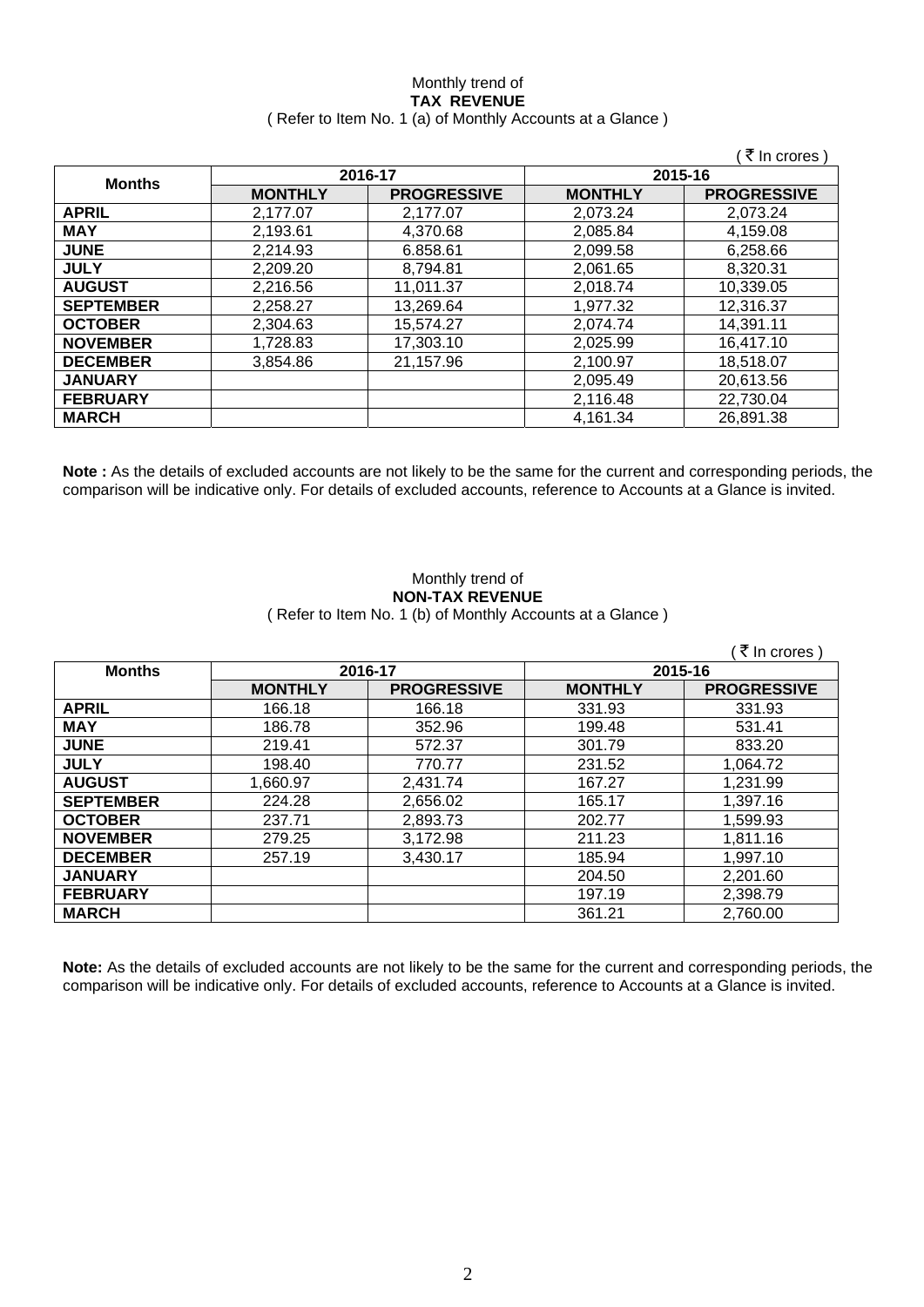## Monthly trend of **GRANTS-IN-AID AND CONTRIBUTION**

( Refer to Item No. 1 (c) of Monthly Accounts at a Glance )

|                  |                |                    |                | ∶₹ In crores )     |
|------------------|----------------|--------------------|----------------|--------------------|
| <b>Months</b>    | 2016-17        |                    |                | 2015-16            |
|                  | <b>MONTHLY</b> | <b>PROGRESSIVE</b> | <b>MONTHLY</b> | <b>PROGRESSIVE</b> |
| <b>APRIL</b>     | 443.89         | 443.89             | 373.68         | 373.68             |
| <b>MAY</b>       | 781.92         | 1,225.81           | 1,448.44       | 1,822.12           |
| <b>JUNE</b>      | 908.51         | 2,134.32           | 945.32         | 2,767.45           |
| <b>JULY</b>      | 1,104.10       | 3,238.42           | 627.02         | 3,394.47           |
| <b>AUGUST</b>    | 515.02         | 3,753.44           | 2,215.65       | 5,610.12           |
| <b>SEPTEMBER</b> | 2,138.89       | 5,892.33           | 1,351.85       | 6,961.97           |
| <b>OCTOBER</b>   | 406.10         | 6,298.43           | 404.19         | 7,366.16           |
| <b>NOVEMBER</b>  | 500.94         | 6,799.37           | 508.64         | 7,874.80           |
| <b>DECEMBER</b>  | 948.64         | 7,748.01           | 1,102.87       | 8,977.67           |
| <b>JANUARY</b>   |                |                    | 311.91         | 9,289.58           |
| <b>FEBRUARY</b>  |                |                    | 854.30         | 10,143.88          |
| <b>MARCH</b>     |                |                    | 2,652.17       | 12,796.05          |

**Note :** As the details of excluded accounts are not likely to be the same for the current and corresponding periods, the comparison will be indicative only. For details of excluded accounts, reference to Accounts at a Glance is invited.

### Monthly trend of **RECOVERY OF LOANS AND ADVANCES**  ( Refer to Item No. 2 (a) of Monthly Accounts at a Glance )

|                  |                |                    |                | ₹ In crores        |
|------------------|----------------|--------------------|----------------|--------------------|
| <b>Months</b>    | 2016-17        |                    | 2015-16        |                    |
|                  | <b>MONTHLY</b> | <b>PROGRESSIVE</b> | <b>MONTHLY</b> | <b>PROGRESSIVE</b> |
| <b>APRIL</b>     | 0.41           | 0.41               | 503.35         | 503.35             |
| <b>MAY</b>       | 1.04           | 1.45               | 0.57           | 503.92             |
| <b>JUNE</b>      | 1.00           | 2.45               | 0.48           | 504.40             |
| <b>JULY</b>      | 13.14          | 15.59              | 0.37           | 504.77             |
| <b>AUGUST</b>    | 0.36           | 15.95              | 2.47           | 507.24             |
| <b>SEPTEMBER</b> | 0.24           | 16.18              | 0.39           | 507.63             |
| <b>OCTOBER</b>   | 0.22           | 16.40              | 0.68           | 508.31             |
| <b>NOVEMBER</b>  | 0.22           | 16.62              | 0.38           | 508.69             |
| <b>DECEMBER</b>  | 2.88           | 19.50              | 0.50           | 509.19             |
| <b>JANUARY</b>   |                |                    | 0.41           | 509.60             |
| <b>FEBRUARY</b>  |                |                    | 0.28           | 509.88             |
| <b>MARCH</b>     |                |                    | 0.60           | 510.48             |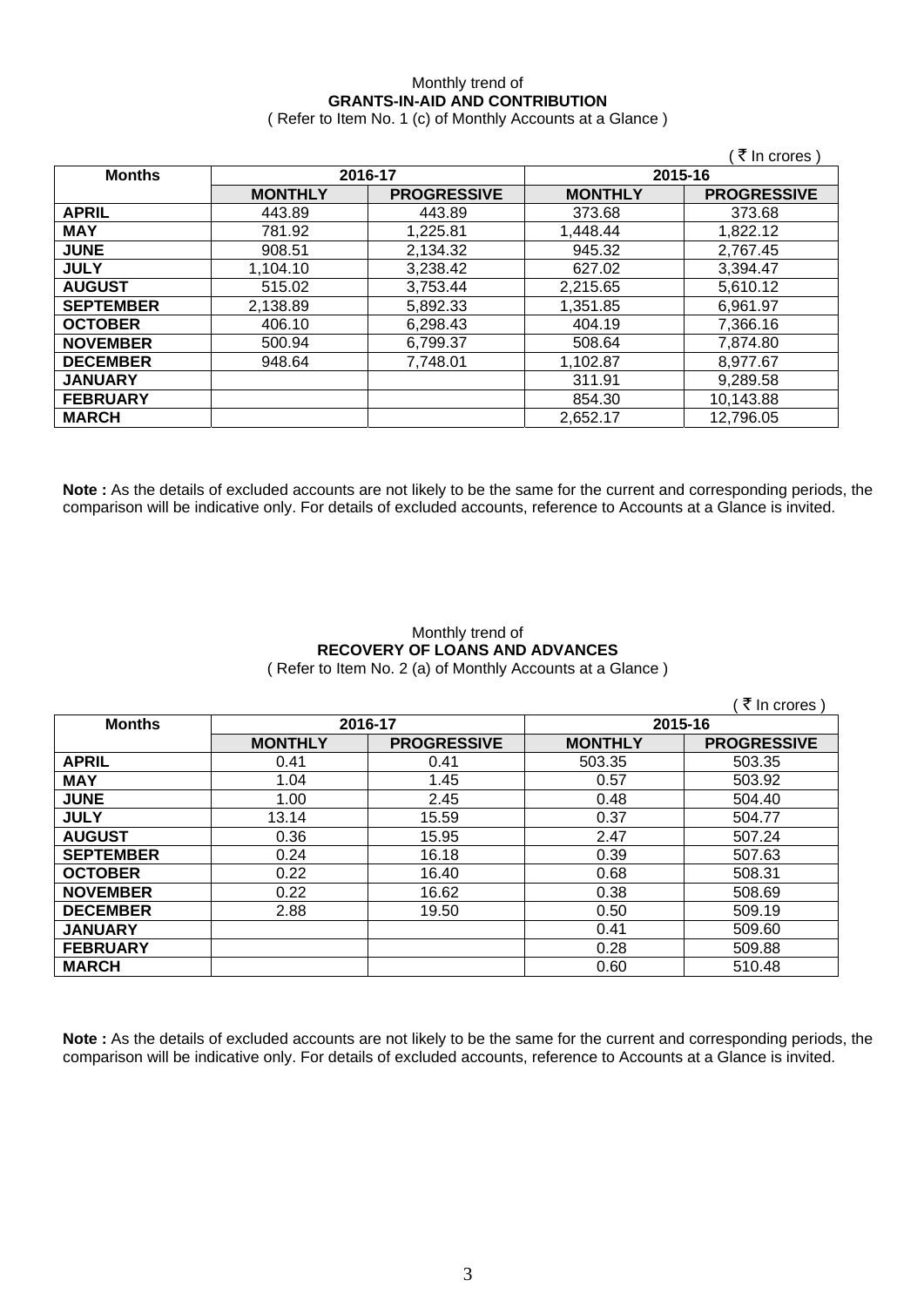#### Monthly trend of **OTHER RECEIPTS**  ( Refer to Item No. 2 (b) of Monthly Accounts at a Glance )

|                  |                |                    |                | ∶ <i>₹</i> In crores ) |
|------------------|----------------|--------------------|----------------|------------------------|
| <b>Months</b>    | 2016-17        |                    | 2015-16        |                        |
|                  | <b>MONTHLY</b> | <b>PROGRESSIVE</b> | <b>MONTHLY</b> | <b>PROGRESSIVE</b>     |
| <b>APRIL</b>     | 0.00           | 0.00               | 0.00           | 0.00                   |
| <b>MAY</b>       | 0.00           | 0.00               | 0.00           | 0.00                   |
| <b>JUNE</b>      | 0.00           | 0.00               | 0.00           | 0.00                   |
| <b>JULY</b>      | 0.00           | 0.00               | 0.00           | 0.00                   |
| <b>AUGUST</b>    | 0.00           | 0.00               | 0.00           | 0.00                   |
| <b>SEPTEMBER</b> | 0.00           | 0.00               | 0.00           | 0.00                   |
| <b>OCTOBER</b>   | 0.00           | 0.00               | 0.00           | 0.00                   |
| <b>NOVEMBER</b>  | 0.00           | 0.00               | 0.00           | 0.00                   |
| <b>DECEMBER</b>  | 0.00           | 0.00               | 0.00           | 0.00                   |
| <b>JANUARY</b>   |                |                    | 0.00           | 0.00                   |
| <b>FEBRUARY</b>  |                |                    | 0.00           | 0.00                   |
| <b>MARCH</b>     |                |                    | 0.00           | 0.00                   |

**Note :** As the details of excluded accounts are not likely to be the same for the current and corresponding periods, the comparison will be indicative only. For details of excluded accounts, reference to Accounts at a Glance is invited.

## Monthly trend of **BORROWINGS AND OTHER LIABILITIES**

( Refer to Item No. 2 (c) of Monthly Accounts at a Glance )

 $($  ₹ In crores ) **Months 2016-17 2015-16 MONTHLY | PROGRESSIVE | MONTHLY | PROGRESSIVE APRIL** -868.08 -868.08 -2,270.58 -2,270.58 **MAY** 54.76 -813.32 -1,664.91 -3,935.49 **JUNE** -848.10 -1661.42 506.92 -3,428.57 **JULY** -858.89 -2,520.31 -359.74 -3,788.31 **AUGUST** | -366.39 | -2,886.70 | -2,395.33 | -6,183.64 **SEPTEMBER** -1,296.01 -4,182.71 -352.87 -6,536.51 **OCTOBER** 1,249.24 2-2,933.47 892.22 5,644.29 **NOVEMBER** | 754.47 | -2,179.00 | 181.10 | -5,463.19 **DECEMBER** -108.02 -2,287.02 -471.32 -5,934.51 **JANUARY** 1,355.00 -4,579.51 **FEBRUARY 1** -4,108.82 **MARCH** 392.46 -3,716.36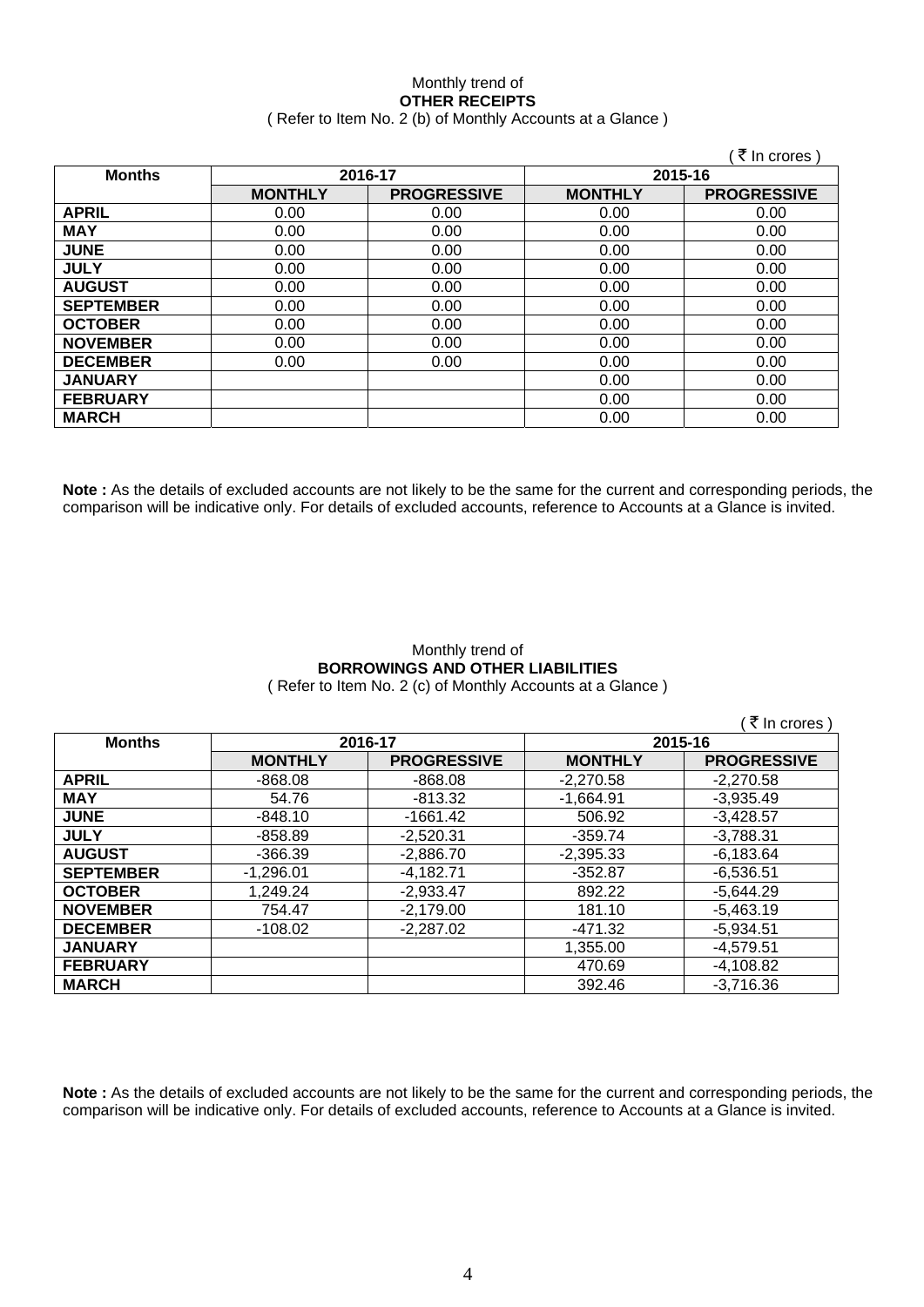## Monthly trend of **TOTAL RECEIPTS**

|  | (Refer to Item No. 3 of Monthly Accounts at a Glance) |
|--|-------------------------------------------------------|
|--|-------------------------------------------------------|

|                  |                |                    |                | ₹ In crores)       |
|------------------|----------------|--------------------|----------------|--------------------|
| <b>Months</b>    | 2016-17        |                    | 2015-16        |                    |
|                  | <b>MONTHLY</b> | <b>PROGRESSIVE</b> | <b>MONTHLY</b> | <b>PROGRESSIVE</b> |
| <b>APRIL</b>     | 1.919.47       | 1.919.47           | 1.011.62       | 1.011.62           |
| <b>MAY</b>       | 3,218.11       | 5.137.57           | 2,069.43       | 3.081.05           |
| <b>JUNE</b>      | 2,495.75       | 7,633.33           | 3,854.09       | 6,935.14           |
| <b>JULY</b>      | 2,665.95       | 10,299.28          | 2,560.82       | 9,495.96           |
| <b>AUGUST</b>    | 4,026.52       | 14,325.80          | 2,008.80       | 11,504.76          |
| <b>SEPTEMBER</b> | 3,325.66       | 17,651.46          | 3,141.85       | 14,646.61          |
| <b>OCTOBER</b>   | 4,197.90       | 21,849.36          | 3,574.61       | 18,221.22          |
| <b>NOVEMBER</b>  | 3,263.71       | 25,113.07          | 2,927.34       | 21,148.56          |
| <b>DECEMBER</b>  | 4,955.55       | 30,068.62          | 2,918.96       | 24,067.52          |
| <b>JANUARY</b>   |                |                    | 3,967.31       | 28,034.83          |
| <b>FEBRUARY</b>  |                |                    | 3,638.94       | 31,673.77          |
| <b>MARCH</b>     |                |                    | 7,567.78       | 39,241.55          |

**Note** : As the details of excluded accounts are not likely to be the same for the current and corresponding periods, the comparison will be indicative only. For details of excluded accounts, reference to Accounts at a Glance is invited.

## Monthly trend of **NON-PLAN EXPENDITURE ON REVENUE ACCOUNT**

( Refer to Item No. 4 (a) of Monthly Accounts at a Glance )

|                  |                |                    |                | ़₹ In crores )     |
|------------------|----------------|--------------------|----------------|--------------------|
| <b>Months</b>    | 2016-17        |                    |                | 2015-16            |
|                  | <b>MONTHLY</b> | <b>PROGRESSIVE</b> | <b>MONTHLY</b> | <b>PROGRESSIVE</b> |
| <b>APRIL</b>     | 1,855.80       | 1,855.80           | 904.35         | 904.35             |
| <b>MAY</b>       | 2,330.11       | 4,185.91           | 1,812.59       | 2,716.94           |
| <b>JUNE</b>      | 1,888.08       | 6.073.99           | 2,293.03       | 5,009.97           |
| <b>JULY</b>      | 2,123.01       | 8,197.00           | 1,990.00       | 6,999.97           |
| <b>AUGUST</b>    | 2,984.40       | 11,181.40          | 1,644.29       | 8,644.26           |
| <b>SEPTEMBER</b> | 2,663.05       | 13,844.45          | 1,952.76       | 10,597.02          |
| <b>OCTOBER</b>   | 2,330.33       | 16,174.78          | 2,200.25       | 12,797.27          |
| <b>NOVEMBER</b>  | 2,519.10       | 18,693.88          | 2,327.14       | 15,124.41          |
| <b>DECEMBER</b>  | 2.684.24       | 21,378.12          | 2,283.93       | 17,408.34          |
| <b>JANUARY</b>   |                |                    | 2,152.18       | 19,560.52          |
| <b>FEBRUARY</b>  |                |                    | 2,775.97       | 22,336.49          |
| <b>MARCH</b>     |                |                    | 4,672.92       | 27,009.41          |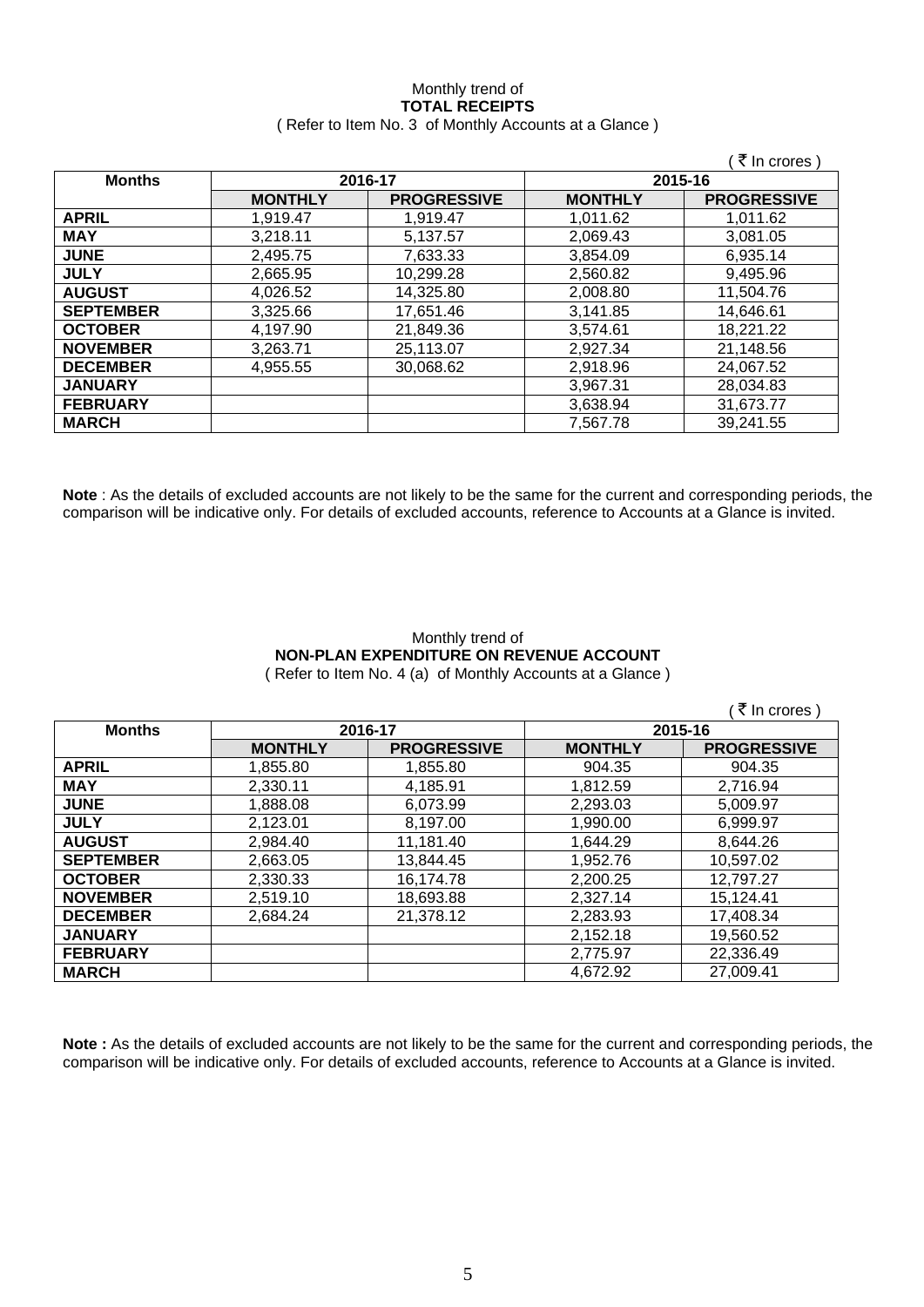### Monthly trend of **NON-PLAN EXPENDITURE ON INTEREST PAYMENT**

( Refer to Item No. 4 (b) of Monthly Accounts at a Glance )

|                  |                |                    |                | ₹ In crores)       |
|------------------|----------------|--------------------|----------------|--------------------|
| <b>Months</b>    | 2016-17        |                    | 2015-16        |                    |
|                  | <b>MONTHLY</b> | <b>PROGRESSIVE</b> | <b>MONTHLY</b> | <b>PROGRESSIVE</b> |
| <b>APRIL</b>     | 103.52         | 103.52             | 10.08          | 10.08              |
| <b>MAY</b>       | 317.46         | 420.98             | 118.40         | 128.48             |
| <b>JUNE</b>      | -79.86         | 341.12             | 133.76         | 262.24             |
| <b>JULY</b>      | 164.90         | 506.02             | 87.71          | 349.95             |
| <b>AUGUST</b>    | 237.59         | 743.61             | 221.32         | 571.27             |
| <b>SEPTEMBER</b> | 347.06         | 1,090.67           | 332.61         | 903.88             |
| <b>OCTOBER</b>   | 112.28         | 1,202.95           | 119.31         | 1,023.19           |
| <b>NOVEMBER</b>  | 80.42          | 1,283.37           | 32.76          | 1,055.95           |
| <b>DECEMBER</b>  | 131.78         | 1415.15            | 170.99         | 1,226.94           |
| <b>JANUARY</b>   |                |                    | 134.42         | 1,361.36           |
| <b>FEBRUARY</b>  |                |                    | 237.77         | 1,599.13           |
| <b>MARCH</b>     |                |                    | 373.36         | 1.972.49           |

**Note :** As the details of excluded accounts are not likely to be the same for the current and corresponding periods, the comparison will be indicative only. For details of excluded accounts, reference to Accounts at a Glance is invited.

### Monthly trend of **NON-PLAN EXPENDITURE ON CAPITAL ACCOUNT ( EXCLUDING LOANS & ADVANCES )**

( Refer to Item No. 4 (d) of Monthly Accounts at a Glance )

|                  |                |                    |                | (₹ In crores )     |
|------------------|----------------|--------------------|----------------|--------------------|
| <b>Months</b>    | 2016-17        |                    | 2015-16        |                    |
|                  | <b>MONTHLY</b> | <b>PROGRESSIVE</b> | <b>MONTHLY</b> | <b>PROGRESSIVE</b> |
| <b>APRIL</b>     | 0.00           | 0.00               | 0.00           | 0.00               |
| <b>MAY</b>       | 2.84           | 2.84               | $-0.01$        | $-0.01$            |
| <b>JUNE</b>      | 0.46           | 3.30               | 0.54           | 0.53               |
| <b>JULY</b>      | 2.04           | 5.34               | 0.29           | 0.82               |
| <b>AUGUST</b>    | 4.83           | 10.17              | $-1.75$        | $-0.93$            |
| <b>SEPTEMBER</b> | 6.50           | 16.67              | $-44.64$       | $-45.57$           |
| <b>OCTOBER</b>   | 9.53           | 26.20              | 2.71           | -42.86             |
| <b>NOVEMBER</b>  | 23.79          | 49.99              | 1.06           | $-41.80$           |
| <b>DECEMBER</b>  | 20.33          | 70.32              | 15.35          | $-26.45$           |
| <b>JANUARY</b>   |                |                    | 16.28          | $-10.17$           |
| <b>FEBRUARY</b>  |                |                    | 4.95           | $-5.22$            |
| <b>MARCH</b>     |                |                    | -7.82          | $-13.04$           |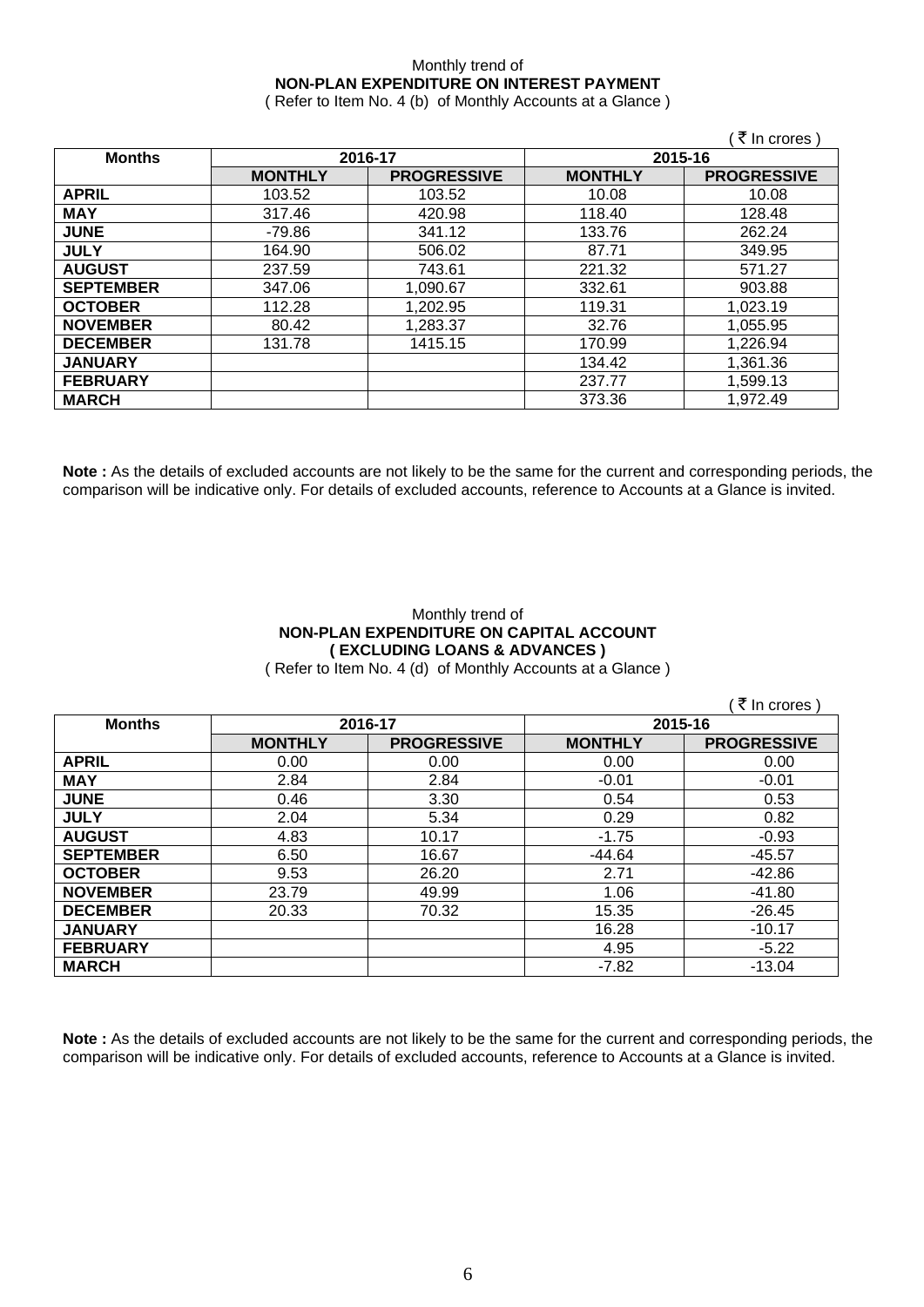## Monthly trend of **PLAN EXPENDITURE ON REVENUE ACCOUNT**

( Refer to Item No. 5 (a) of Monthly Accounts at a Glance )

|                  |                |                    |                | ़₹ In crores )     |
|------------------|----------------|--------------------|----------------|--------------------|
| <b>Months</b>    | 2016-17        |                    |                | 2015-16            |
|                  | <b>MONTHLY</b> | <b>PROGRESSIVE</b> | <b>MONTHLY</b> | <b>PROGRESSIVE</b> |
| <b>APRIL</b>     | 58.54          | 58.54              | 48.28          | 48.28              |
| <b>MAY</b>       | 703.05         | 761.59             | 103.60         | 151.88             |
| <b>JUNE</b>      | 511.13         | 1,272.72           | 1,468.79       | 1,638.67           |
| <b>JULY</b>      | 311.49         | 1,584.21           | 279.22         | 1.917.89           |
| <b>AUGUST</b>    | 819.28         | 2,403.49           | 125.35         | 2,043.24           |
| <b>SEPTEMBER</b> | 334.49         | 2,737.98           | 1,095.45       | 3,138.69           |
| <b>OCTOBER</b>   | 1,393.02       | 4,131.00           | 1,218.93       | 4,357.62           |
| <b>NOVEMBER</b>  | 565.80         | 4,696.80           | 355.29         | 4,712.91           |
| <b>DECEMBER</b>  | 1,864.02       | 6,560.82           | 470.57         | 5,183.48           |
| <b>JANUARY</b>   |                |                    | 1,390.66       | 6,574.14           |
| <b>FEBRUARY</b>  |                |                    | 573.67         | 7,147.81           |
| <b>MARCH</b>     |                |                    | 2,150.64       | 9,298.45           |

**Note** : As the details of excluded accounts are not likely to be the same for the current and corresponding periods, the comparison will be indicative only. For details of excluded accounts, reference to Accounts at a Glance is invited.

### Monthly trend of **PLAN EXPENDITURE ON CAPITAL ACCOUNT ( EXCLUDING LOANS & ADVANCES )**

( Refer to Item No. 5 (c) of Monthly Accounts at a Glance )

|                  |                |                    |                | (₹ In crores)      |
|------------------|----------------|--------------------|----------------|--------------------|
| <b>Months</b>    | 2016-17        |                    | 2015-16        |                    |
|                  | <b>MONTHLY</b> | <b>PROGRESSIVE</b> | <b>MONTHLY</b> | <b>PROGRESSIVE</b> |
| <b>APRIL</b>     | 5.13           | 5.13               | 58.99          | 58.99              |
| <b>MAY</b>       | 182.11         | 187.24             | 153.19         | 212.18             |
| <b>JUNE</b>      | 95.93          | 283.17             | 73.73          | 285.91             |
| <b>JULY</b>      | 229.40         | 512.57             | 282.30         | 568.21             |
| <b>AUGUST</b>    | 218.00         | 730.57             | 147.74         | 715.95             |
| <b>SEPTEMBER</b> | 319.33         | 1,049.90           | 138.28         | 854.23             |
| <b>OCTOBER</b>   | 454.32         | 1,504.22           | 144.21         | 998.44             |
| <b>NOVEMBER</b>  | 154.47         | 1,658.69           | 243.84         | 1,242.28           |
| <b>DECEMBER</b>  | 323.71         | 1,982.40           | 149.09         | 1,391.37           |
| <b>JANUARY</b>   |                |                    | 350.69         | 1,742.06           |
| <b>FEBRUARY</b>  |                |                    | 249.35         | 1,991.41           |
| <b>MARCH</b>     |                |                    | 695.23         | 2,686.64           |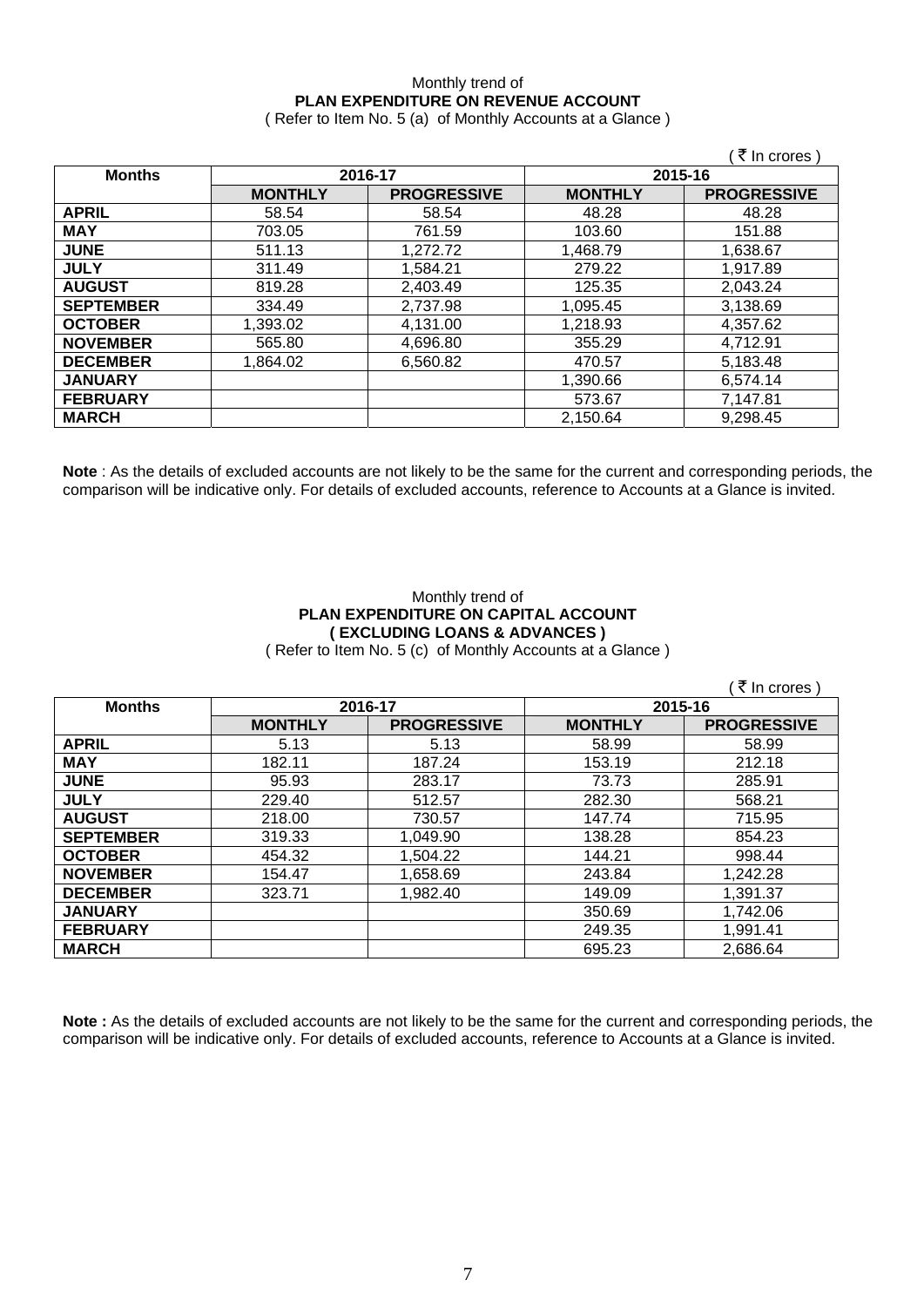# Monthly trend of **TOTAL EXPENDITURE**

|  | (Refer to Item No. 6 of Monthly Accounts at a Glance) |
|--|-------------------------------------------------------|
|--|-------------------------------------------------------|

|                  |                |                    |                | ∶ <i>ই</i> In crores ) |
|------------------|----------------|--------------------|----------------|------------------------|
| <b>Months</b>    | 2016-17        |                    |                | 2015-16                |
|                  | <b>MONTHLY</b> | <b>PROGRESSIVE</b> | <b>MONTHLY</b> | <b>PROGRESSIVE</b>     |
| <b>APRIL</b>     | 1,919.47       | 1.919.47           | 1.011.62       | 1,011.62               |
| <b>MAY</b>       | 3,218.11       | 5,137.58           | 2,069.43       | 3,081.05               |
| <b>JUNE</b>      | 2,495.75       | 7,633.33           | 3,854.09       | 6,935.14               |
| <b>JULY</b>      | 2,665.95       | 10,299.28          | 2,560.82       | 9,495.96               |
| <b>AUGUST</b>    | 4.026.52       | 14,325.80          | 2,008.80       | 11,504.76              |
| <b>SEPTEMBER</b> | 3,325.66       | 17,651.46          | 3,141.85       | 14,646.61              |
| <b>OCTOBER</b>   | 4.197.90       | 21,849.36          | 3,574.61       | 18,221.22              |
| <b>NOVEMBER</b>  | 3,263.71       | 25,113.07          | 2,927.34       | 21,148.56              |
| <b>DECEMBER</b>  | 4,955.55       | 30,068.62          | 2,918.96       | 24,067.52              |
| <b>JANUARY</b>   |                |                    | 3,967.31       | 28,034.83              |
| <b>FEBRUARY</b>  |                |                    | 3,638.94       | 31,673.77              |
| <b>MARCH</b>     |                |                    | 7,567.78       | 39,241.55              |

**Note :** As the details of excluded accounts are not likely to be the same for the current and corresponding periods, the comparison will be indicative only. For details of excluded accounts, reference to Accounts at a Glance is invited.

### Monthly trend of **REVENUE EXPENDITURE**  ( Refer to Item No. 6(a) of Monthly Accounts at a Glance )

|                  |                |                    |                | ∶₹ In crores )     |
|------------------|----------------|--------------------|----------------|--------------------|
| <b>Months</b>    | 2016-17        |                    | 2015-16        |                    |
|                  | <b>MONTHLY</b> | <b>PROGRESSIVE</b> | <b>MONTHLY</b> | <b>PROGRESSIVE</b> |
| <b>APRIL</b>     | 1,914.34       | 1,914.34           | 952.64         | 952.64             |
| <b>MAY</b>       | 3,033.16       | 4,947.50           | 1,916.18       | 2,868.82           |
| <b>JUNE</b>      | 2,399.21       | 7,346.71           | 3,779.82       | 6,648.64           |
| <b>JULY</b>      | 2,434.50       | 9,781.21           | 2,269.22       | 8,917.86           |
| <b>AUGUST</b>    | 3,803.68       | 13,584.89          | 1,769.64       | 10,687.50          |
| <b>SEPTEMBER</b> | 2,997.54       | 16,582.43          | 3,048.21       | 13,735.71          |
| <b>OCTOBER</b>   | 3,723.35       | 20,305.78          | 3,419.18       | 17,154.89          |
| <b>NOVEMBER</b>  | 3,084.90       | 23,390.68          | 2,682.43       | 19,837.32          |
| <b>DECEMBER</b>  | 4,548.26       | 27,938.94          | 2,754.50       | 22,591.82          |
| <b>JANUARY</b>   |                |                    | 3,542.84       | 26,134.66          |
| <b>FEBRUARY</b>  |                |                    | 3,349.64       | 29,484.30          |
| <b>MARCH</b>     |                |                    | 6,823.56       | 36,307.86          |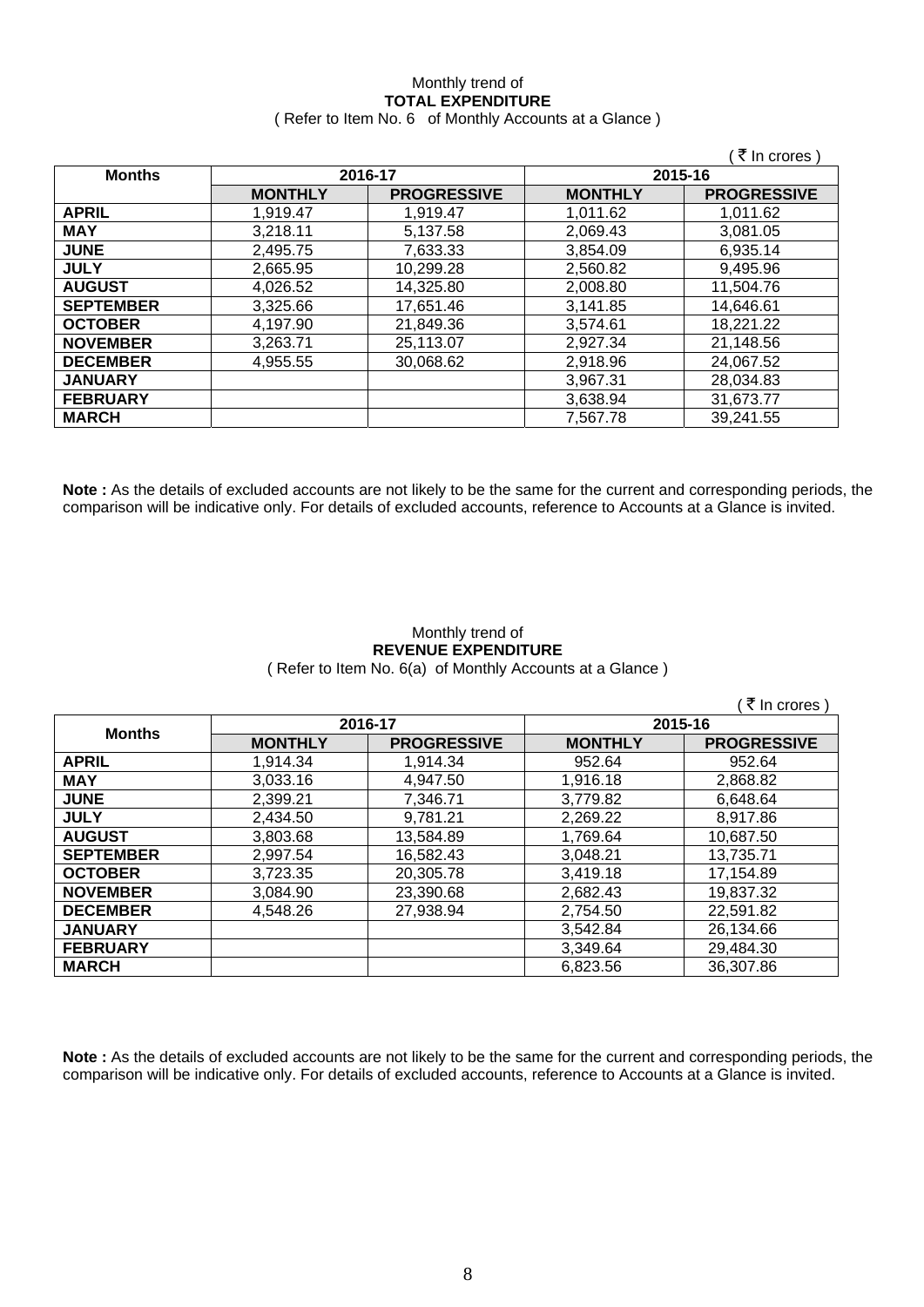### Monthly trend of **CAPITAL EXPENDITURE**  ( Refer to Item No. 6(b) of Monthly Accounts at a Glance )

|                  |                |                    |                | ∶₹ In crores )     |
|------------------|----------------|--------------------|----------------|--------------------|
| <b>Months</b>    | 2016-17        |                    | 2015-16        |                    |
|                  | <b>MONTHLY</b> | <b>PROGRESSIVE</b> | <b>MONTHLY</b> | <b>PROGRESSIVE</b> |
| <b>APRIL</b>     | 5.13           | 5.13               | 58.99          | 58.99              |
| <b>MAY</b>       | 184.95         | 190.08             | 153.18         | 212.17             |
| <b>JUNE</b>      | 96.39          | 286.47             | 74.27          | 286.44             |
| <b>JULY</b>      | 231.44         | 517.91             | 282.59         | 569.03             |
| <b>AUGUST</b>    | 222.83         | 740.74             | 145.99         | 715.02             |
| <b>SEPTEMBER</b> | 325.83         | 1,066.57           | 93.64          | 808.66             |
| <b>OCTOBER</b>   | 463.85         | 1,530.42           | 146.92         | 955.58             |
| <b>NOVEMBER</b>  | 178.26         | 1,708.68           | 244.90         | 1,200.48           |
| <b>DECEMBER</b>  | 344.04         | 2,052.72           | 164.44         | 1,364.92           |
| <b>JANUARY</b>   |                |                    | 366.97         | 1,731.89           |
| <b>FEBRUARY</b>  |                |                    | 254.29         | 1,986.18           |
| <b>MARCH</b>     |                |                    | 687.42         | 2,673.60           |

**Note :** As the details of excluded accounts are not likely to be the same for the current and corresponding periods, the comparison will be indicative only. For details of excluded accounts, reference to Accounts at a Glance is invited.

### Monthly trend of **LOANS AND ADVANCES DISBURSED**  ( Refer to Item No. 7 of Monthly Accounts at a Glance )

|                  |                |                    |                | ₹ In crores)       |
|------------------|----------------|--------------------|----------------|--------------------|
| <b>Months</b>    | 2016-17        |                    | 2015-16        |                    |
|                  | <b>MONTHLY</b> | <b>PROGRESSIVE</b> | <b>MONTHLY</b> | <b>PROGRESSIVE</b> |
| <b>APRIL</b>     | 0.00           | 0.00               | 0.00           | 0.00               |
| <b>MAY</b>       | 0.00           | 0.00               | 0.06           | 0.06               |
| <b>JUNE</b>      | 0.15           | 0.15               | 0.00           | 0.06               |
| <b>JULY</b>      | 0.01           | 0.16               | 9.01           | 9.07               |
| <b>AUGUST</b>    | 0.01           | 0.17               | 93.17          | 102.24             |
| <b>SEPTEMBER</b> | 2.29           | 2.46               | 0.00           | 102.24             |
| <b>OCTOBER</b>   | 10.70          | 13.16              | 8.51           | 110.75             |
| <b>NOVEMBER</b>  | 0.55           | 13.71              | 0.01           | 110.76             |
| <b>DECEMBER</b>  | 63.25          | 76.96              | 0.02           | 110.78             |
| <b>JANUARY</b>   |                |                    | 57.50          | 168.28             |
| <b>FEBRUARY</b>  |                |                    | 35.00          | 203.28             |
| <b>MARCH</b>     |                |                    | 56.81          | 260.09             |